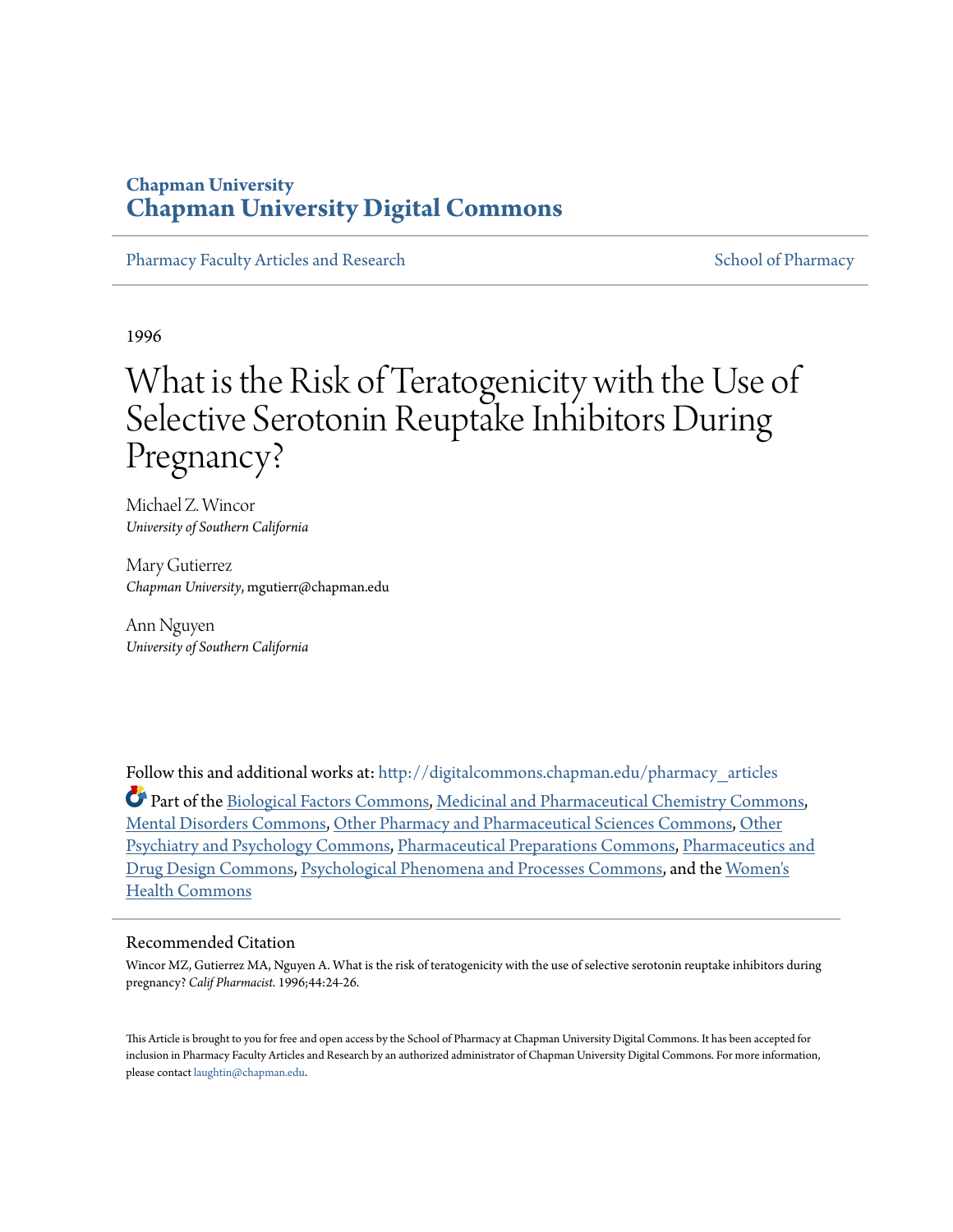## What is the Risk of Teratogenicity with the Use of Selective Serotonin Reuptake Inhibitors During Pregnancy?

#### **Comments**

This article was originally published in *[California Pharmacist](http://www.cpha.com/journal)*, volume 44, in 1996.

**Copyright**

California Pharmacists Association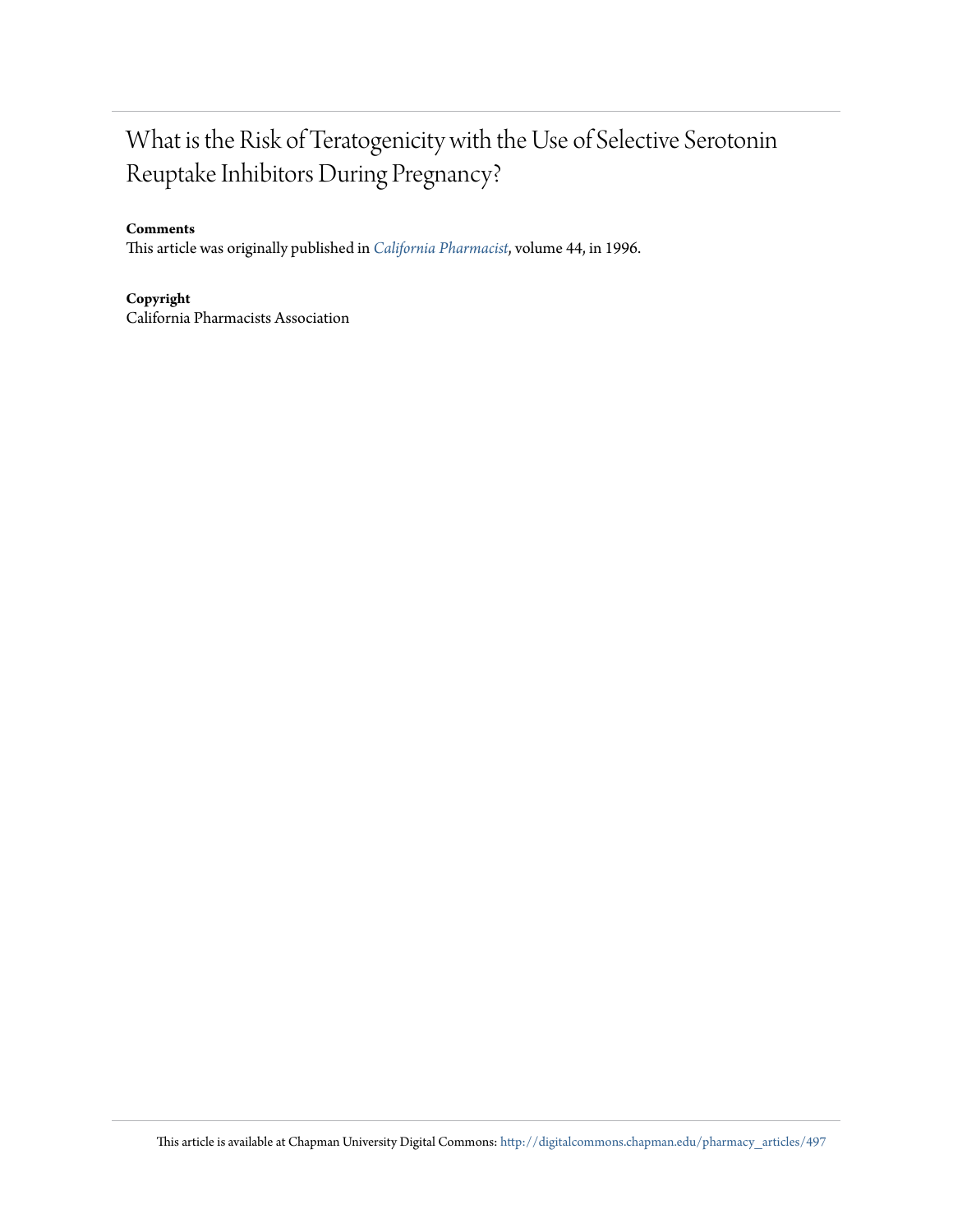**Question:** What is the risk of teratogenicity with the use of selective serotonin reuptake inhibitors during pregnancy?



Michael Z. Wincor, Pharm.D., Mary A. Gutierrez, Pharm.D., Ann Nguyen

#### **Background**

The lifetime prevalence of major depressive disorder in women is 10 to 25%, with an average age of onset in the mid- $20s<sup>1</sup>$  Over the nine years that the selective serotonin reuptake inhibitors (SSRis) have been available, for many prescribers, they have become first-line agents in the treatment of depression. In addition, sorne of them are also being used in the treatment of obsessive-compulsive disorder and panic disorder. In light of these facts, itis not unlikely that women of childbearing age would be treated with one of the SSRis.

In considering the risks of exposing a fetus to an SSRI, both structural malformation (i.e., teratogenesis) and long-term behavioral effects (i.e., behavioral teratogenesis) must be considered; in addition, possible side effects and withdrawal syndromes in the newborn must be assessed. It is impossible to be certain that any drug is absolutely safe for use in pregnancy; hence, only an estimate of relative risk can be attempted.

#### **Findings**

Most of the data available regarding the effects of SSRIs on the fetus involve the use of fluoxetine. In 1993, Pastuszak and coworkers reported on pregnancy outcome in 128 pregnant women exposed to fluoxetine in the first trimester as compared with two matchedgroups of women exposed during the first trimester to either tricyclic antidepressants or agents thought to be nonteratogens.<sup>2</sup> They concluded that use of fluoxetine during embryogenesis is not associated with an increased risk of major malformations. \Vomen exposed to both fluoxetine and tricyclic antidepressants tended to report higher rates of miscarriage; however, the investigators could not separate the effects of the psychiatrie condition from the associated drugs. Goldstein later reported for the manufacturer of fluoxetine, based on 112 prospectivelyidentifiedfluoxetine-exposed pregnancies and a comparison with reported rates from the National Hospital Discharge Survey, that it is unlikely that maternai fluoxetine use during the third trimester results in significant postnatal complications.3

In 1996, Baum and Misri reviewed the literature on the effects of SSRis during pregnancy and lactation. 4 They found an increased rate of miscarriage, a greater tendency for infants to be large for their gestational age, and one report of perinatal toxicity. In the same year, Nulman and Koren reported their preliminary finding; regarding fluoxetine.<sup>5</sup> They evaluated the neurobehav. ioral development of 37 children exposed to fluoxetine during the first trimester and 18 infants who were exposed to the drug throughout pregnancy. They reported no significant difference in intelligence quotient (IQ) between fluoxetine-exposed children and contrais and concluded that fluoxetine, in recommended doses is not associated with an increased frequency of structural abnormalities or neurobehavioral impairment.

Chambers and coworkers prospectively studied 228 women taking fluoxetine who had called the California Teratogen Information Service and Clinical Rcsearch Program over a six year period and compared them with 254 pregnant women who had called the service with questions regarding drugs and procedures considcred not to be teratogenic.<sup>6</sup> Approximately one third of the fluoxetine-treated group took other psychotropic agents, usually a benzodiazepine or other antidepressant. No significant differences were noted betwecn groups with respect to spontaneous pregnancy loss or major structural abnormalities. However, the proportion of children with three or more minor anomalies (structural defects with no functional or cosrnetic significancc) was significantly higher in the fluoxetine group (15. 5%) than in the control group (6.5%). Whether or not children born with three or more minor anomalies are more likely later to develop major structural anomalies is uncertain. The rate of premature deliveries was higher in the women who had taken fluoxetine later in pregnancy<sup> $\pi$ </sup>(14.3%) than in those exposed in the first and second trimesters  $(4.1%)$  or not at all  $(5.9%)$ . Also, infants exposed to fluoxetine later in pregnancy had higher rates of admission to special-care nurseries  $(23%)$ , poor neonatal adaptation (including respiratory difficulty, cyanosis on feeding, and jittering), and lower birth weight.

An editorial, by Elizabeth Robert, accompanying the Chambers report, however, identifies sevcral flaws in study design.<sup>7</sup> The study was not randomized; the contribution of maternai depressive illness to hirth outcomes was not excluded; the fluoxetine-treated group may not have been adequately matched with the control group (i.e., maternai age was higher in the womcn taking fluoxetine than in the controls and maternal